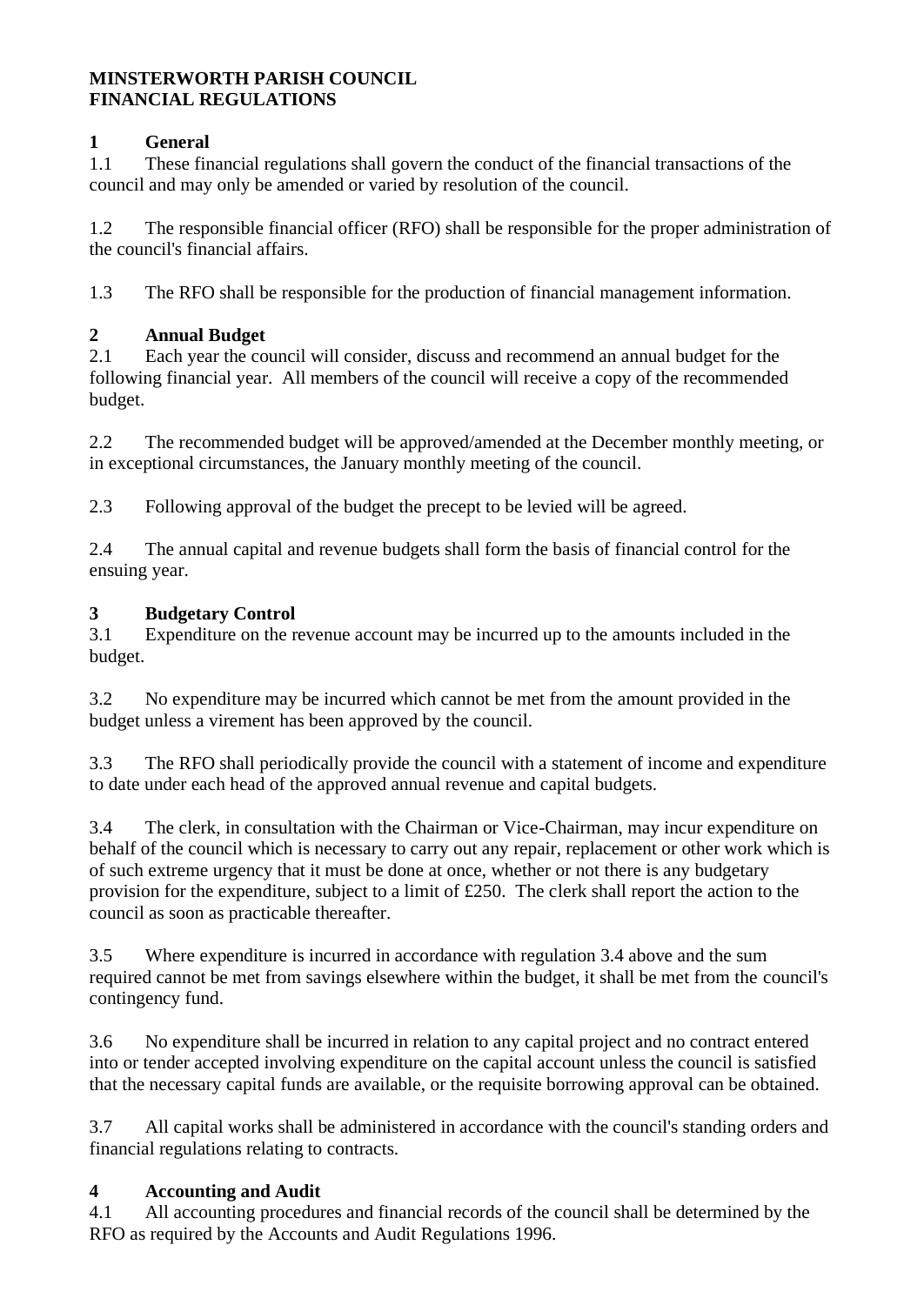4.2 The RFO shall be responsible for completing the annual accounts of the council as soon as practicable after the end of the financial year and shall submit them to and report thereon to the council.

4.3 A system for the internal audit of the council's financial matters shall be agreed and maintained as required.

## **5 Banking Arrangements and Cheques**

5.1 The council's banking arrangements shall be recommended by the RFO and approved by the council.

5.2 A list of payments to be made shall be prepared by the RFO and included with the monthly meeting agenda for authorisation by the council.

5.3 Cheques shall be signed by any two members of the council in accordance with the bank mandate.

5.4 The Clerk will ensure that funding levels are adequate to cover cheques drawn, and will only issue the cheque if the funds are sufficient.

## **6 Payment of Accounts**

6.1 Apart from petty cash payments all payments shall be effected by cheque or other order drawn on the council's bankers.

6.2 All invoices for payment shall be examined, verified and certified by the clerk. Before certifying an invoice the clerk shall, where possible, satisfy herself that the work, goods or services to which the invoice relates have been received, carried out, examined and approved.

6.3 Invoices shall be paid as soon as practicable.

6.4 All duly certified invoices will then be entered on the list referred to in 5.2 above.

# **7 Payment of Salaries and Wages**

7.1 Salaries shall be paid monthly in arrears. Cheques should be dated to enable cleared funds to be in the Clerk's bank account for the last day of the month shall be signed at the monthly meeting. Post-dated cheques for August salaries shall be signed at the July monthly council meeting.

## **8 Loans and Investments**

8.1 All loans and investments shall be negotiated by the RFO for the approval of the council, and shall be for a set period of time in accordance with council decisions. Changes to loans and investments should be reported to the council at the earliest opportunity.

8.2 All investments of money under the control of the council shall be in the name of the council.

8.3 All borrowings shall be effected in the name of the council.

8.4 All investment certificates and other documents relating thereto shall be retained in the custody of the RFO.

## **9 Income**

9.1 The collection of all sums due to the council shall be the responsibility of the RFO.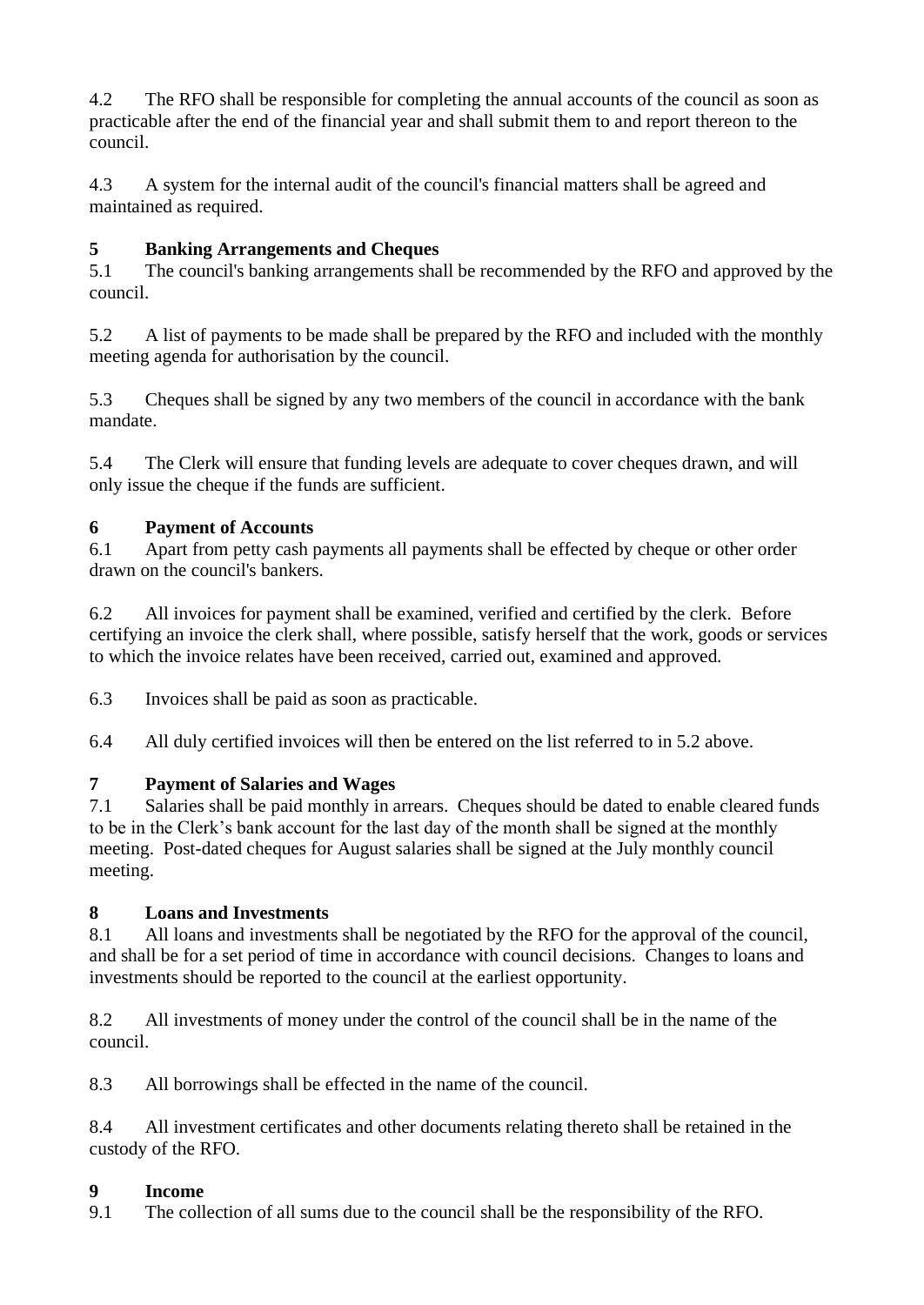9.2 The council will review all fees and charges annually.

9.3 Any bad debts shall be reported to the council.

9.4 All sums received on behalf of the council shall be banked as soon as practicable.

9.5 A reference to the related debt, or otherwise, indicating the origin of each cheque, shall be entered on the paying-in slip counterfoil.

9.6 Personal cheques shall not be cashed out of money held on behalf of the council.

### **10 Orders for Work, Goods and Services**

10.1 Any proposed expenditure must be agreed by the Parish Council and entered in the minutes.

10.2 The RFO is responsible for obtaining value for money at all times and when issuing an order is to ensure as far as reasonable and practicable that the best available terms are obtained in respect of each transaction.

### **11 Contracts**

11.1 Procedures as to contracts are laid down it the council's standing orders as follows:

(a) Every contract made by the council shall comply with these standing orders, and no exception from any of the following provisions of these standing orders shall be made otherwise than by direction of the council provided that these standing orders shall not apply to contracts which relate to items (i) to (y) below:

(i) for the supply of gas, electricity, water, sewerage and telephone services

(ii) for specialist services such as are provided by solicitors, accountants, surveyors and planning consultants

(iii) for work to be executed or goods or materials to be supplied which consist of repairs to or parts for existing machinery or equipment or plant

(iv) for work to be executed or goods or materials to be supplied which constitute an extension of an existing contract by the council

(v) for goods or materials proposed to be purchased which are proprietary articles and/or which are sold only at a fixed price.

(b) Where it is intended to enter into a contract:

(i) likely to exceed £1500 in value for the supply of goods or materials or for the execution of works or specialist services other than such goods, materials, works or specialist services as are excepted as set out in paragraph (a) an advertisement for tenders shall be put in The Citizen unless Councillors think otherwise

(ii) for expenditure between £500 and  $£1500$  in value the clerk shall invite tenders from at least three firms

(iii) for expenditure less than  $£500$  in value the work shall be offered to a contractor who has previously carried out work of good quality at reasonable cost

(iv) for expenditure of any amount, if members of the council wish to tender at least three tenders shall be invited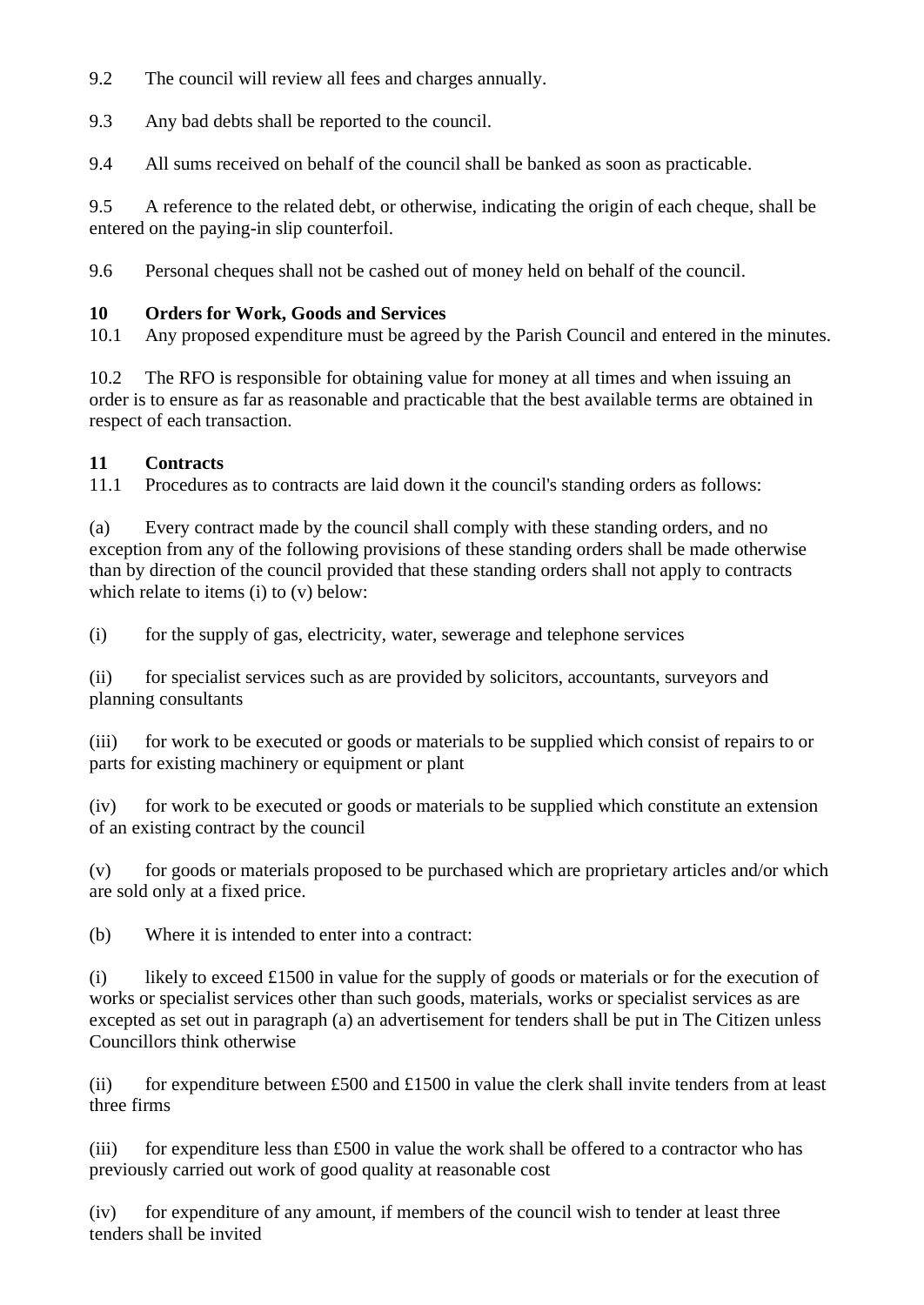(v) with regard to recurrent contracts, if the work has been carried out satisfactorily the same contractor shall be invited to provide a quote for the subsequent contract, and other quotes shall only be obtained either every three years, or if the work was not carried out satisfactorily, or if the quote was thought to be unreasonable in any aspect.

(c) When applications are made to waive standing orders relating to contracts to enable a tender to be negotiated without competition the reason shall be embodied in a recommendation to the council.

(d) Every exception made by the council shall specify the reason for the exception.

(e) Such invitation to tender shall state the general nature of the intended contract and the clerk shall obtain the necessary technical assistance to prepare a specification in appropriate cases. The invitation shall in addition state that tenders must be addressed to the clerk and the last date by which such tenders should reach the clerk in the ordinary course of post. Each tendering firm shall be supplied with a specially marked envelope in which the tender is to be sealed and remain sealed until the prescribed date for opening tenders for that contract.

(f) If less than three tenders are received for contracts valued above £500 or if all tenders are identical the council may make such arrangements as it thinks fit for procuring the goods or materials or executing the works.

(g) The council shall not be obliged to accept the lowest or any tender.

### **12 Payments Under Contracts for Building or Other Construction Works**

12.1 Payments on account of the contract sum shall be made within the time specified in the contract by the RFO upon authorised certificates of the architect or other consultants engaged to supervise the contract.

12.2 Where contracts provide for payment by instalments the RFO shall maintain a record of all such payments. In any case when it is estimated that the total cost of work carried out under a contract, excluding fluctuation clauses, will exceed the contract sum by 5% or more a report shall be submitted to the council.

12.3 Any variation to a contract or addition to or omission from a contract must be approved by the clerk in writing, the council being informed where the final cost is likely to exceed the financial provision.

### **13 Properties and Estates**

13.1 The clerk shall make appropriate arrangements for the custody of all title deeds of properties owned by the council. The RFO shall ensure a record is maintained of all properties owned by the council in accordance with regulation 4(3)(b) of the Accounts and Audit Regulations 1996.

13.2 No property shall be sold, leased or otherwise disposed of without the authority of the council.

## **14 Insurance**

14.1 The RFO shall effect all insurances and negotiate all claims on the council's insurers in consultation with the council.

14.2 The RFO shall give prompt notification to the council of all new risks, properties or vehicles which require to be insured and of any alterations affecting existing insurances.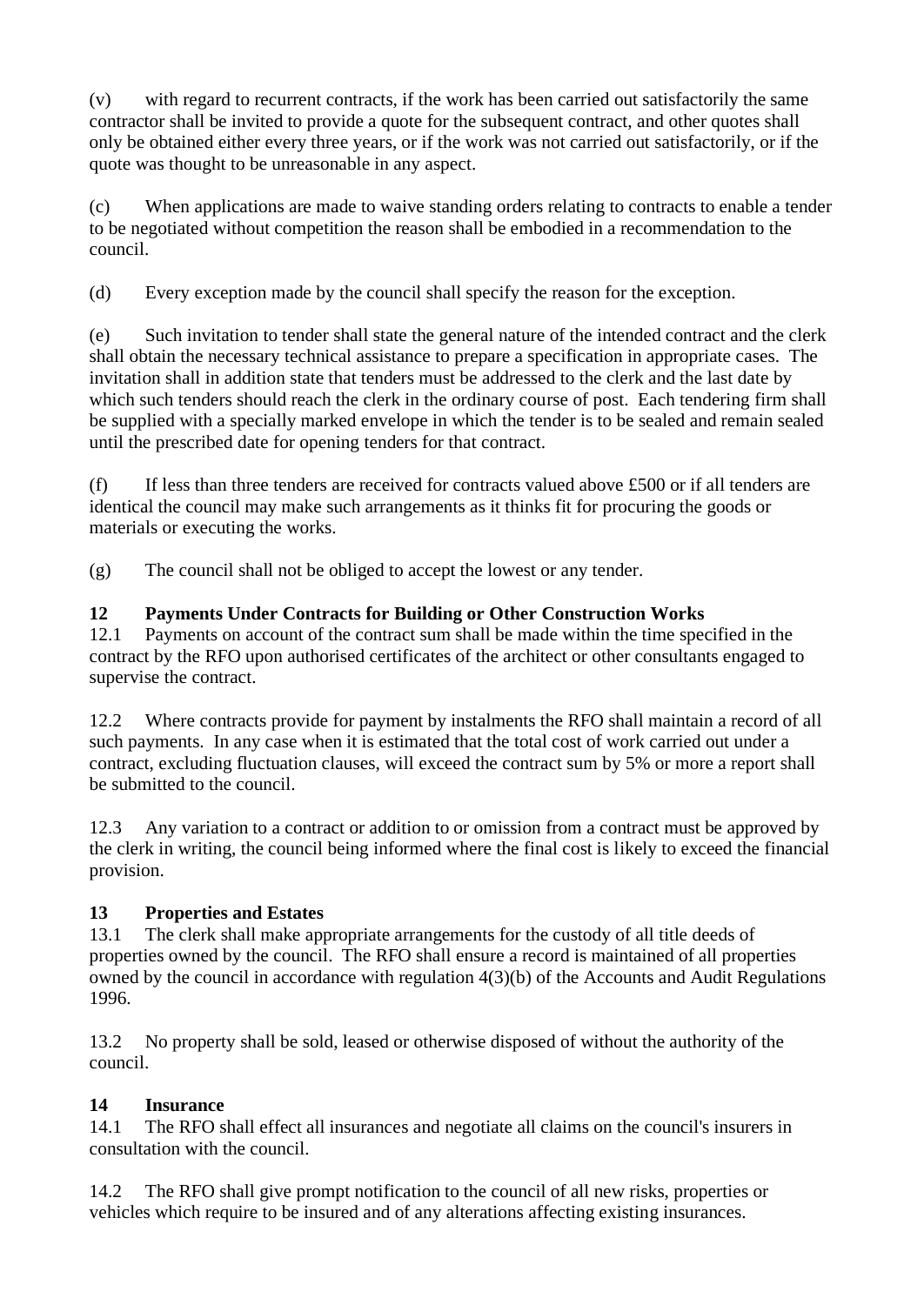14.3 The RFO shall keep a record of all insurances effected by the council and the property and risks covered thereby and the council will annually review it.

14.4 The RFO shall be notified of any loss liability or damage or of any event likely to lead to a claim.

14.5 All appropriate employees of the council shall be included in a suitable fidelity guarantee insurance.

### **15 Revision of Financial Regulations**

15.1 It shall be the duty of the council to review the financial regulations from time to time.